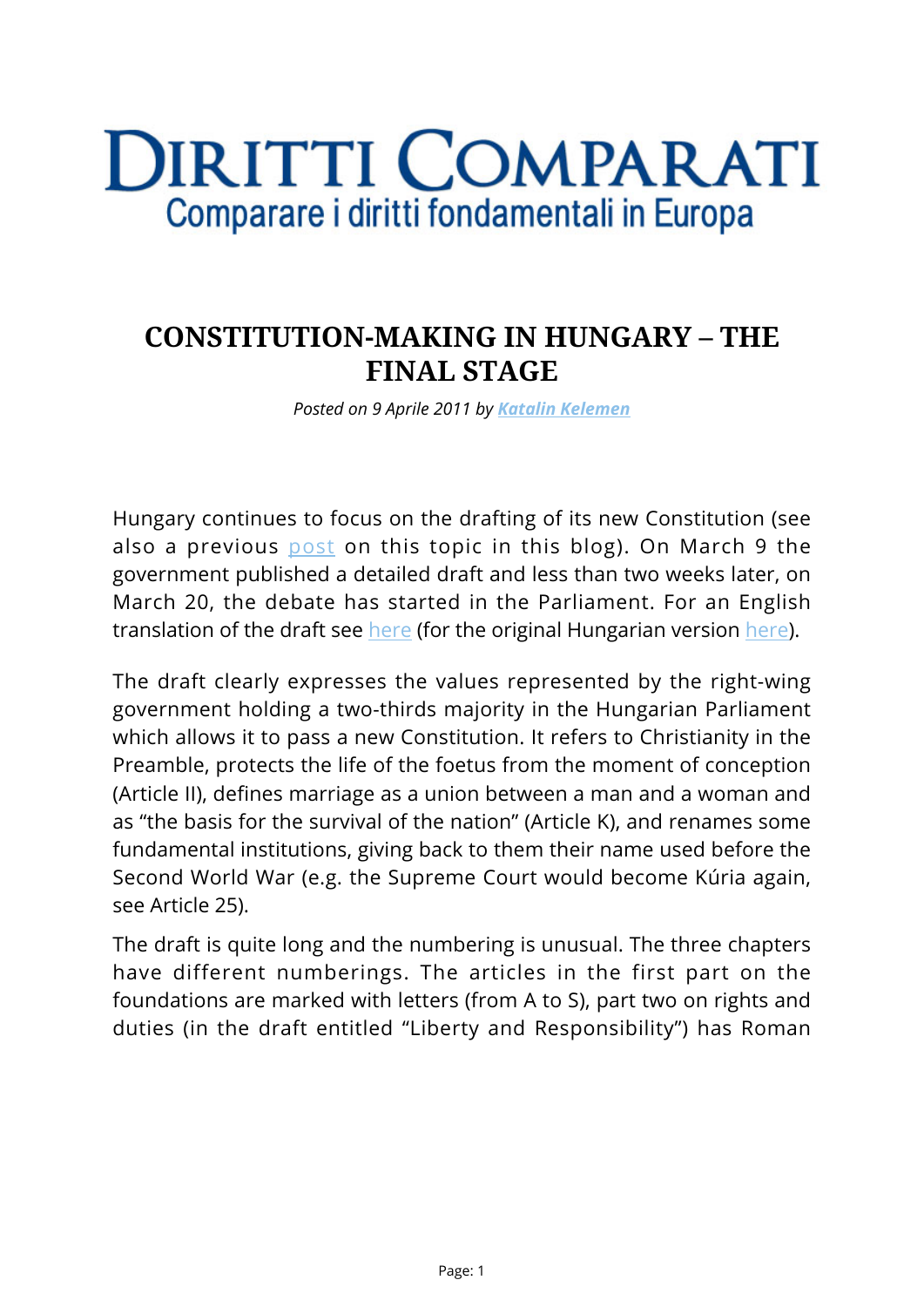numbers (from I to XXIX), while part three on the organisation of the state bears Arabic numbers (from 1 to 53).

This draft, however, is not the final text yet, but still under debate in Parliament. To compensate the lack of participation by most of the opposition in the parliamentary debate, and instead of a referendum (which the governing coalition [refuses](http://www.politics.hu/20110330/no-referendum-to-be-called-on-constitution-says-pm-orban) to indict for the adoption of the new Constitution), a so called "national consultation" process was started. This consultation consisted of sending (by post) a questionnaire to every Hungarian elector, who could give their opinion on [twelve selected](http://boedapest.wordpress.com/2011/03/04/national-consultation-questions-on-the-new-hungarian-constitution/) [constitutional issues](http://boedapest.wordpress.com/2011/03/04/national-consultation-questions-on-the-new-hungarian-constitution/), among which questions related to Hungarians living abroad, to the introduction of real life imprisonment and to voting rights given to minors to be exercised by the mother. Approximately 920 thousand persons filled in the questionnaire, this means 10% of the electorate. According to Prime Minister Orbán the result is going to imply changes in the draft (see an [interview](http://www.hirtv.hu/?tPath=/view/videoview&videoview_id=12343) given by him on 1 April, in Hungarian). For example, more than 70% of the people refused the idea of giving an extra vote to mothers for every minor child. The Prime Minister declared that the government will respect the opinion of the majority and eliminate the relevant position from the text. The idea of giving voting rights to minors in order to ensure the political representation of future generations was born in Germany, he stated, where Christian-Democrat politicians proposed its introduction. However, the proposal was eagerly criticized and at the end rejected in Germany.

The drafting stage of the Constitution is already concluded. The last debate was on April 4 in the Parliament and on April 6-7 in the parliamentarian committee for constitutional issues. The Parliament will decide about 150 proposed amendments on next Monday (April 11). According to the [MTI,](http://www.mti.hu/cikk/2011/04/08/alkotmanyozas-_150_modosito_javaslatot_tamogat_az_eloterjeszto-538715) the Hungarian News Agency, only one of these proposals has been presented by a representative of the opposition, all the others arrive from the government itself or from parliamentary committees. The final vote in the Parliament is scheduled for April 18. Then, if it is approved by a two-thirds majority (but given the current composition of the Parliament, approval is more than likely), the President of the Republic Pál Schmitt will sign it one week after, on 25 April (which,